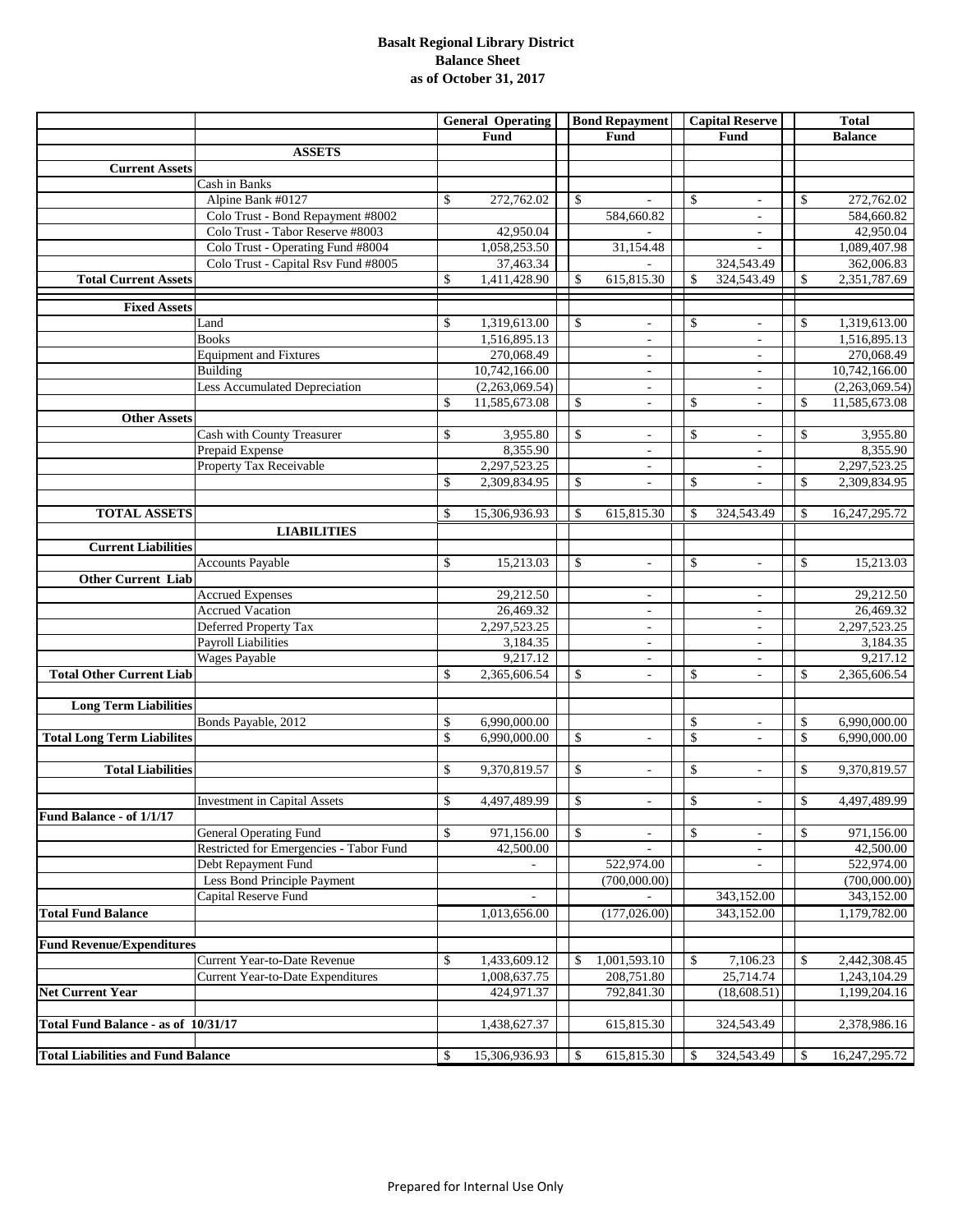|                    |                                  |                      |                                                                       | <b>Oct 2017</b><br><b>Actuals</b> | <b>Jan -Oct 2017</b><br><b>Actuals</b> | <b>Previous Year Jan-</b><br>Sept 2016 Actual | 2017 Budget  | Over/(Under)<br><b>Budget</b> | <b>Budget</b> | % of Annual 2016 Year End<br><b>Actuals</b> | <b>NOTES</b>                |
|--------------------|----------------------------------|----------------------|-----------------------------------------------------------------------|-----------------------------------|----------------------------------------|-----------------------------------------------|--------------|-------------------------------|---------------|---------------------------------------------|-----------------------------|
|                    |                                  |                      | <b>General Operating Fund Balance 1/1/17 (Includes Tabor Reserve)</b> |                                   | 1,013,656.00                           | 1,151,394.00                                  |              |                               |               |                                             |                             |
| General Fund:      |                                  |                      |                                                                       |                                   |                                        |                                               |              |                               |               |                                             |                             |
|                    | 4005 General Operating Mill Levy |                      |                                                                       |                                   |                                        |                                               |              |                               |               |                                             |                             |
| 4010               |                                  | Eagle County         |                                                                       | 6,082.16                          | 541,556.68                             | 523,809.64                                    | 541, 537. 76 | 18.92                         | 100.00%       | 525,502.12                                  |                             |
| 4020               |                                  |                      | Pitkin County                                                         | 4,885.55                          | 404,684.23                             | 457,530.75                                    | 468,320.05   | (63, 635.82)                  | 86.41%        | 462,355.99                                  |                             |
| 4030               |                                  |                      | Mill Levy Increase                                                    | 3,853.52                          | 319, 307. 76                           | $\sim$                                        | 349,774.49   | (30, 466.73)                  | 91.29%        |                                             | allocating 26% of mill levy |
| 4040               |                                  |                      | Tax Abatement                                                         | $\sim$                            | 13,155.26                              | $\sim$                                        | 13,155.26    | $\sim$                        | 100.00%       | $\overline{\phantom{a}}$                    | 0.96%                       |
|                    |                                  |                      | <b>Total General Operating Mill Levy</b>                              | 14,821.22                         | 1,278,703.93                           | 981,340.39                                    | 1,372,787.56 | (94,083.63)                   | 93.15%        | 987,858.11                                  |                             |
|                    |                                  |                      | 4100 MVSO - General Operating                                         |                                   |                                        |                                               |              |                               |               |                                             |                             |
| 4110               |                                  | Eagle County         |                                                                       | 4,857.05                          | 51,055.49                              | 39,958.88                                     | 35,000.00    | 16,055.49                     | 145.87%       | 47,618.63                                   |                             |
| 4120               |                                  | <b>Pitkin County</b> |                                                                       | 3,334.99                          | 31,902.81                              | 25,343.91                                     | 30,000.00    | 1,902.81                      | 106.34%       | 29,683.97                                   |                             |
|                    |                                  |                      | Total MVSO - General Operating                                        | 8,192.04                          | 82,958.30                              | 65,302.79                                     | 65,000.00    | 17,958.30                     | 127.63%       | 77,302.60                                   |                             |
| 4200 Fines & Fees  |                                  |                      |                                                                       |                                   |                                        |                                               |              |                               |               |                                             |                             |
| 4205               |                                  |                      | Coffee Purchase                                                       | 85.05                             | 698.75                                 | 840.93                                        | 500.00       | 198.75                        | 100.00%       | 974.03                                      |                             |
| 4210               |                                  | Copies               |                                                                       | 821.49                            | 7,037.80                               | 6,268.61                                      | 6,000.00     | 1,037.80                      | 117.30%       | 7,245.87                                    |                             |
| 4215               |                                  | Earbuds              |                                                                       | 13.40                             | 170.00                                 | 337.80                                        | 100.00       | 70.00                         | 100.00%       | 361.80                                      |                             |
| 4220               |                                  | Faxing               |                                                                       | 85.00                             | 679.40                                 | 685.01                                        | 1,000.00     | (320.60)                      | 67.94%        | 846.46                                      |                             |
| 4230               |                                  | Fines                |                                                                       | 2,273.72                          | 16,442.21                              | 18,311.80                                     | 25,000.00    | (8,557.79)                    | 65.77%        | 20,191.07                                   |                             |
| 4240               |                                  | <b>Guest Passes</b>  |                                                                       | 22.10                             | 148.30                                 | 258.40                                        | 600.00       | (451.70)                      | 24.72%        | 276.40                                      |                             |
| 4250               |                                  |                      | Meeting Room Rental                                                   | 699.50                            | 4,283.25                               | 5,568.50                                      | 5,000.00     | (716.75)                      | 85.67%        | 6,858.00                                    |                             |
| 4260               |                                  |                      | <b>Replacement Books</b>                                              |                                   | 784.51                                 | 523.25                                        | 750.00       | 34.51                         | 104.60%       | 692.70                                      |                             |
| 4270               |                                  |                      | Replacement Library Cards                                             | 23.00                             | 284.19                                 | 536.70                                        | 500.00       | (215.81)                      | 56.84%        | 576.70                                      |                             |
| 4280               |                                  |                      | <b>Test Proctoring</b>                                                | $\overline{\phantom{a}}$          | 70.00                                  | 84.00                                         | 100.00       | (30.00)                       | 70.00%        | 84.00                                       |                             |
| 4290               |                                  |                      | Holy Cross Deposit Return/Member Equity                               | $\sim$                            | 1,881.44                               | 1,506.26                                      | 1,200.00     | 681.44                        | 156.79%       | 1,596.10                                    |                             |
| 4295               |                                  |                      | <b>CORE Refund</b>                                                    |                                   | 2,500.00                               |                                               |              | 2,500.00                      | 100.00%       | 4,700.00                                    |                             |
|                    |                                  |                      | Total Fines & Fees                                                    | 4,023.26                          | 34,979.85                              | 34,921.26                                     | 40,750.00    | (5,770.15)                    | 85.84%        | 44,403.13                                   |                             |
|                    |                                  |                      | 4300 Earnings on investments                                          |                                   |                                        |                                               |              |                               |               |                                             |                             |
| 4310               |                                  |                      | Colotrust Int Op Acct/Mill Levy                                       | 3,221.57                          | 18,713.52                              | 8,592.07                                      | 6,000.00     | 12,713.52                     | 311.89%       | 11,246.96                                   |                             |
|                    |                                  |                      | Total Earnings on investments                                         | 3,221.57                          | 18,713.52                              | 8,592.07                                      | 6,000.00     | 12,713.52                     | 311.89%       | 11,246.96                                   |                             |
| 4400 Contributions |                                  |                      |                                                                       |                                   |                                        |                                               |              |                               |               |                                             |                             |
| 4410               |                                  |                      | Contributions - Adult                                                 | $\sim$                            | 500.00                                 | 2,100.00                                      | 500.00       | $\sim$                        | 100.00%       | 2,100.00                                    |                             |
| 4420               |                                  |                      | Contributions - Music                                                 | $\sim$                            | 4,285.00                               | 5,180.00                                      | 5,000.00     | (715.00)                      | 85.70%        | 5,180.00                                    |                             |
| 4430               | <b>Contributions Outreach</b>    |                      | $\sim$                                                                | 100.00                            | 1,500.00                               | 500.00                                        | (400.00)     | 20.00%                        | 1,500.00      |                                             |                             |
| 4440               | <b>Contributions Youth Srv</b>   |                      |                                                                       | $\overline{\phantom{a}}$          | 500.00                                 | 3,175.00                                      | 500.00       | $\sim$                        | 100.00%       | 3,175.00                                    |                             |
| 4470               |                                  |                      | Grant - State of Colorado                                             |                                   | 2,115.00                               | 4,691.00                                      | 5,000.00     | (2,885.00)                    | 42.30%        |                                             | 7,274.00 Linda's Grant      |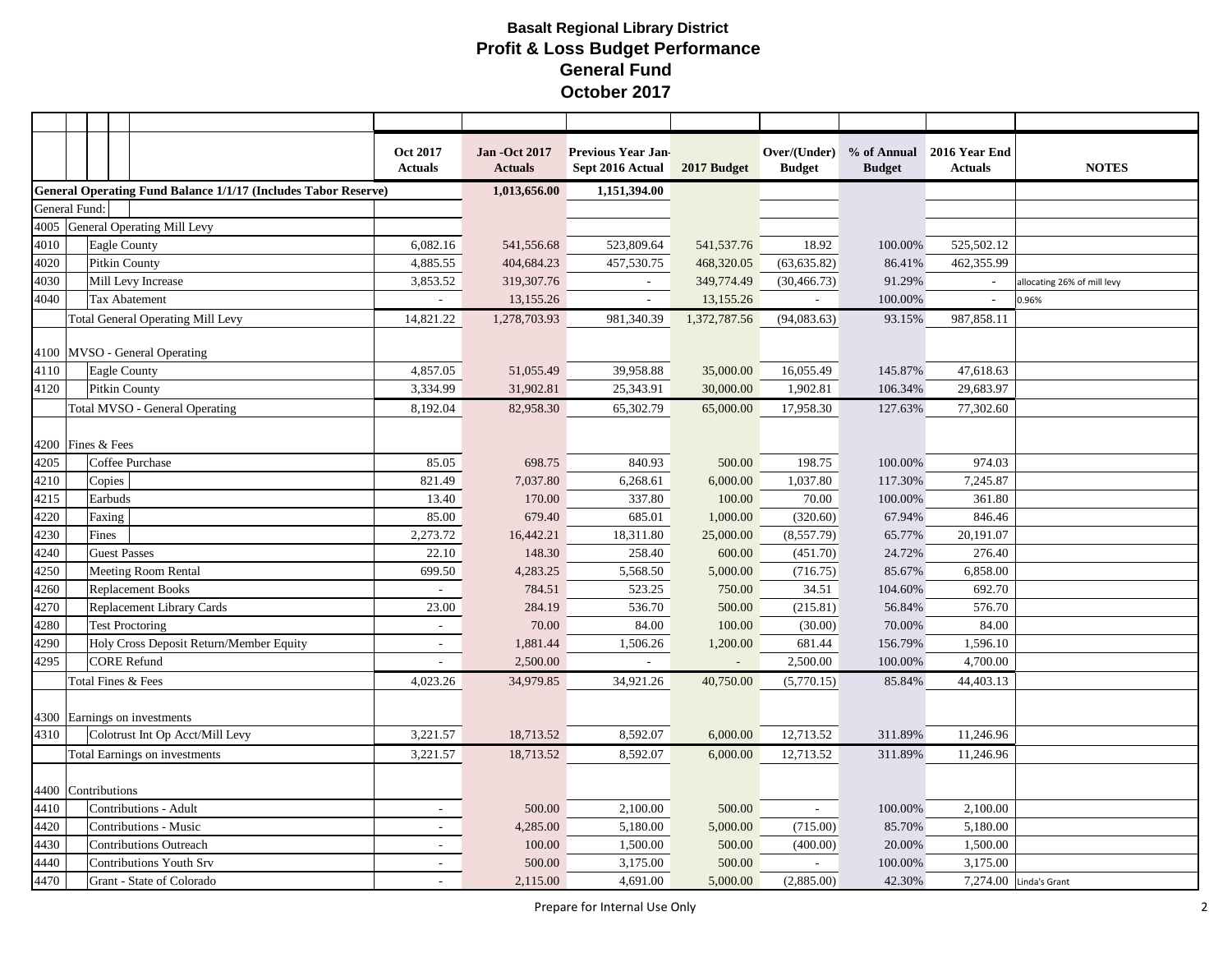|                     |                           |                          |                                                  | <b>Oct 2017</b><br><b>Actuals</b> | <b>Jan -Oct 2017</b><br><b>Actuals</b> | <b>Previous Year Jan-</b><br>Sept 2016 Actual | 2017 Budget              | <b>Budget</b> | <b>Budget</b> | Over/(Under) % of Annual 2016 Year End<br><b>Actuals</b> | <b>NOTES</b>                                       |
|---------------------|---------------------------|--------------------------|--------------------------------------------------|-----------------------------------|----------------------------------------|-----------------------------------------------|--------------------------|---------------|---------------|----------------------------------------------------------|----------------------------------------------------|
| 4473                |                           |                          | Grant - Thrift Store                             |                                   |                                        |                                               |                          |               | 0.00%         | 1,600.00                                                 |                                                    |
| 4480                |                           | Other                    |                                                  | 1,000.00                          | 1,082.70                               | 30.50                                         | 2,000.00                 | (917.30)      | 54.14%        | 30.50                                                    | misc donations received end of Dec                 |
|                     |                           |                          | <b>Total Contributions</b>                       | 1,000.00                          | 8,582.70                               | 16,676.50                                     | 13,500.00                | (4,917.30)    | 63.58%        | 20,859.50                                                |                                                    |
|                     |                           |                          |                                                  |                                   |                                        |                                               |                          |               |               |                                                          |                                                    |
| 4490                |                           |                          | <b>Restricted Fund Income - Foundation</b>       | $\sim$                            | 3,000.00                               | $\overline{\phantom{a}}$                      |                          | 3,000.00      | 100.00%       | 7,612.83                                                 |                                                    |
|                     |                           |                          | Restricted Fund Income - Friends                 | $\sim$                            | 5,170.82                               | 10,208.82                                     |                          | $\sim$        | 100.00%       | 4,388.59                                                 |                                                    |
| 4490                |                           |                          | Restircted Fund Income - Pardon My Garden        | $\overline{a}$                    | 1,500.00                               |                                               |                          | 1,500.00      | 100.00%       |                                                          |                                                    |
|                     |                           |                          | Total Restriced Fund Income - Foundation/Friends | $\overline{\phantom{a}}$          | 9,670.82                               | 10,208.82                                     | $\overline{\phantom{a}}$ | 4,500.00      | 100.00%       | 12,001.42                                                |                                                    |
| <b>Total Income</b> |                           |                          |                                                  | 31,258.09                         | 1,433,609.12                           | 1,117,041.83                                  | 1,498,037.56             | (69, 599.26)  | 95.70%        | 1,153,671.72                                             |                                                    |
|                     |                           |                          |                                                  |                                   |                                        |                                               |                          |               |               |                                                          |                                                    |
|                     |                           |                          | Operating expenses                               |                                   |                                        |                                               |                          |               |               |                                                          |                                                    |
| 5000                |                           |                          | Administration                                   |                                   |                                        |                                               |                          |               |               |                                                          |                                                    |
| 5005                |                           |                          | <b>Contract Services</b>                         |                                   |                                        |                                               |                          |               |               |                                                          |                                                    |
| 5010                |                           |                          | Accounting                                       | 1,093.75                          | 9,826.25                               | 9,237.75                                      | 14,000.00                | (4,173.75)    | 70.19%        | 11,276.50                                                |                                                    |
| 5020                |                           |                          | Audit - Annual                                   | $\mathcal{L}$                     | 8,900.00                               | 8,900.00                                      | 9,200.00                 | (300.00)      | 96.74%        | 8,900.00                                                 |                                                    |
| 5030                |                           |                          | Courier                                          | 8,057.00                          | 8,057.00                               | 6,940.00                                      | 7,000.00                 | 1,057.00      | 115.10%       |                                                          | $6,940.00$ one time fee normally paid in 4th $1/4$ |
| 5040                |                           | Legal                    |                                                  |                                   | 404.50                                 | 442.60                                        | 5,000.00                 | (4,595.50)    | 8.09%         | 4,697.95                                                 |                                                    |
|                     |                           |                          | <b>Total Contract Services</b>                   | 9,150.75                          | 27,187.75                              | 25,520.35                                     | 35,200.00                | (8,012.25)    | 77.24%        | 31,814.45                                                |                                                    |
|                     |                           |                          |                                                  |                                   |                                        |                                               |                          |               |               |                                                          |                                                    |
| 5100                |                           | Insurance                |                                                  |                                   |                                        |                                               |                          |               |               |                                                          | *recd refund for reduced events                    |
| 5110                |                           |                          | Property & Liability Insur                       | $\overline{\phantom{a}}$          | 889.68                                 | 324.41                                        | 20,000.00                | (19, 110.32)  | 4.45%         |                                                          | 17,038.37 audit recon / policy paid in November    |
| 5120                |                           |                          | Worker's compensation                            | ÷                                 |                                        | 141.27                                        | 2,500.00                 | (2,500.00)    | 0.00%         | 1,599.99                                                 | policy paid in November                            |
|                     |                           |                          | <b>Total Insurance</b>                           | $\overline{\phantom{a}}$          | 889.68                                 | 465.68                                        | 22,500.00                | (21, 610.32)  | 3.95%         | 18,638.36                                                |                                                    |
| 5210                |                           |                          | Postage & Shipping                               | $\sim$                            | 632.30                                 | 622.19                                        | 1,000.00                 | (367.70)      | 63.23%        | 904.19                                                   |                                                    |
| 5220                |                           |                          | Professional Dev. & Memberships                  |                                   |                                        |                                               |                          |               |               |                                                          |                                                    |
| 5230                |                           | Board                    |                                                  | $\sim$                            | 228.41                                 | 889.88                                        | 1,100.00                 | (871.59)      | 20.76%        | 982.63                                                   |                                                    |
| 5235                |                           |                          | Employment Council                               | $\sim$                            | 1,454.45                               | 1,531.55                                      | 1,500.00                 | (45.55)       | 96.96%        | 1,531.55                                                 | <b>Mountain States</b>                             |
| 5240                |                           |                          | <b>Library Association Dues</b>                  | 175.00                            | 175.00                                 | 1,972.50                                      | 1,000.00                 | (825.00)      | 17.50%        | 2,460.00                                                 |                                                    |
| 5250                |                           |                          | Spec District Ass'n Due                          | $\overline{\phantom{a}}$          | 619.37                                 | 255.00                                        | 3,000.00                 | (2,380.63)    | 20.65%        |                                                          | 255.00 paid in April                               |
| 5260                |                           | Staff                    |                                                  | 668.34                            | 2,730.74                               | 4,299.90                                      | 6,000.00                 | (3,269.26)    | 45.51%        | 4,359.34                                                 |                                                    |
| 5270                |                           |                          | Travel expenses                                  | 623.06                            | 1,041.86                               | 468.74                                        | 1,500.00                 | (458.14)      | 69.46%        | 473.93                                                   |                                                    |
|                     |                           |                          | Total Professional Dev. & Memberships            | 1,466.40                          | 6,249.83                               | 9,417.57                                      | 14,100.00                | (7,850.17)    | 44.33%        | 10,062.45                                                |                                                    |
|                     |                           |                          |                                                  |                                   |                                        |                                               |                          |               |               |                                                          |                                                    |
| 5280<br>5290        |                           | Publicity<br>Advertising |                                                  | 884.77                            | 7,106.07                               | 8,895.52                                      | 9,000.00                 | (1,893.93)    | 78.96%        | 11,718.58                                                |                                                    |
|                     | Total Publicity<br>884.77 |                          |                                                  |                                   |                                        |                                               |                          |               | 78.96%        |                                                          |                                                    |
|                     |                           |                          |                                                  | 7,106.07                          | 8,895.52                               | 9,000.00                                      | (1,893.93)               |               | 11,718.58     |                                                          |                                                    |
| 5300                |                           | Supplies                 |                                                  |                                   |                                        |                                               |                          |               |               |                                                          |                                                    |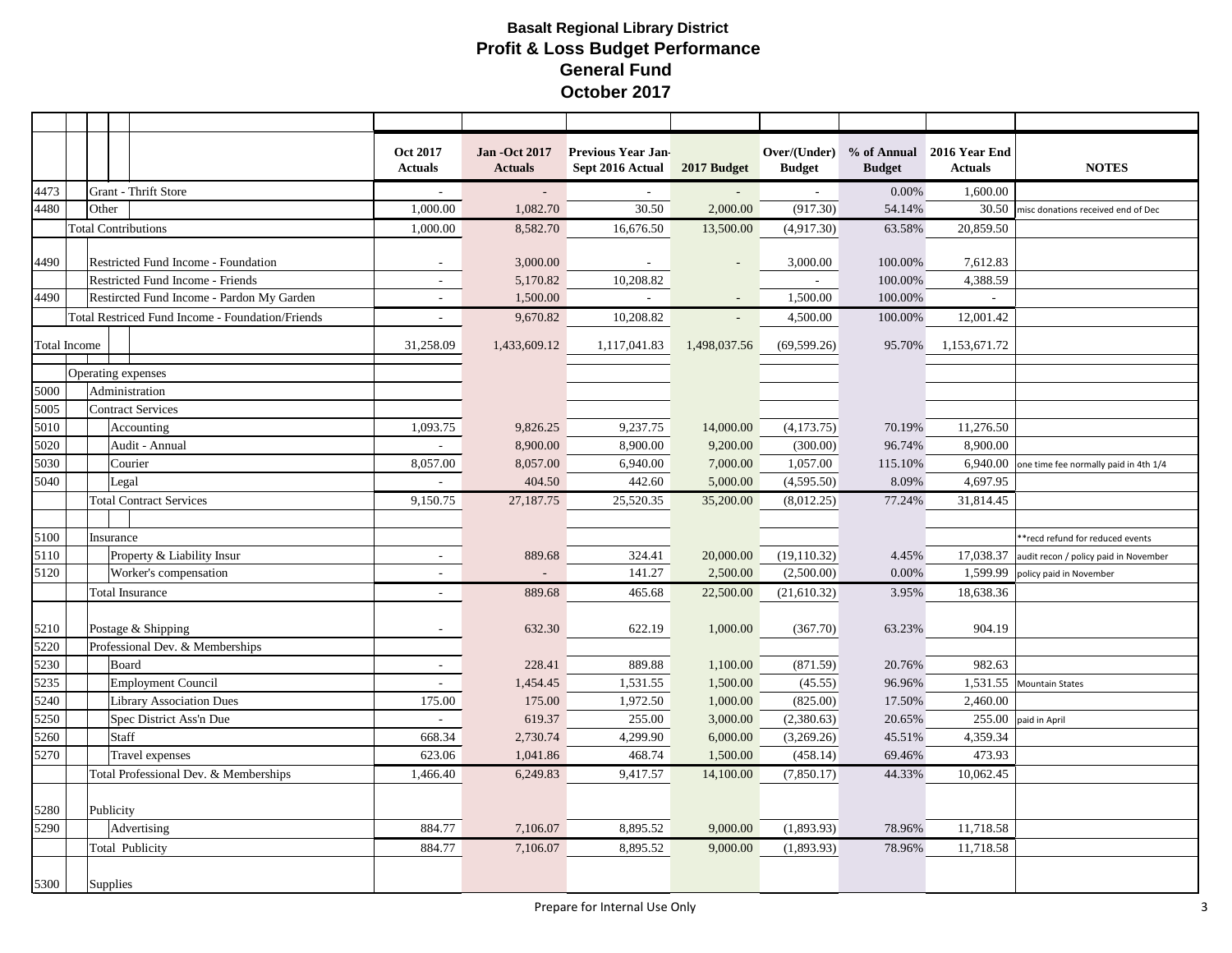|      |                                              | <b>Oct 2017</b><br><b>Actuals</b> | <b>Jan -Oct 2017</b><br><b>Actuals</b> | <b>Previous Year Jan-</b><br>Sept 2016 Actual | 2017 Budget | <b>Budget</b> | <b>Budget</b> | Over/(Under) % of Annual 2016 Year End<br><b>Actuals</b> | <b>NOTES</b>                                  |
|------|----------------------------------------------|-----------------------------------|----------------------------------------|-----------------------------------------------|-------------|---------------|---------------|----------------------------------------------------------|-----------------------------------------------|
| 5310 | <b>Office Supplies</b>                       | 1,044.16                          | 7,033.21                               | 9,020.30                                      | 12,000.00   | (4,966.79)    | 58.61%        | 10,913.85                                                |                                               |
| 5320 | Technical Cataloging & Service               | 129.12                            | 3,101.62                               | 2,089.53                                      | 6,500.00    | (3,398.38)    | 47.72%        | 5,281.21                                                 |                                               |
|      | <b>Total Supplies</b>                        | 1,173.28                          | 10,134.83                              | 11,109.83                                     | 18,500.00   | (8,365.17)    | 54.78%        | 16,195.06                                                |                                               |
|      |                                              |                                   |                                        |                                               |             |               |               |                                                          |                                               |
| 5350 | Treasurer's fees                             |                                   |                                        |                                               |             |               |               |                                                          |                                               |
| 5360 | Eagle fees                                   | 257.35                            | 21,996.85                              | 15,750.33                                     | 21,496.13   | 500.72        | 102.33%       | 15,804.54                                                |                                               |
| 5370 | Pitkin fees                                  | 346.39                            | 26,685.87                              | 22,750.43                                     | 32,166.00   | (5,480.13)    | 82.96%        | 23,005.69                                                |                                               |
|      | <b>Total Treasurer's fees</b>                | 603.74                            | 48,682.72                              | 38,500.76                                     | 53,662.13   | (4,979.41)    | 90.72%        | 38,810.23                                                |                                               |
|      | <b>Total Administration</b>                  | 13,278.94                         | 100,883.18                             | 94,531.90                                     | 153,962.13  | (53,078.95)   | 65.52%        | 128,143.32                                               |                                               |
| 5400 | <b>Facility Expenses</b>                     |                                   |                                        |                                               |             |               |               |                                                          |                                               |
| 5410 | Janitorial                                   | $\sim$                            | 37,645.00                              | 41,450.00                                     | 49,750.00   | (12, 105.00)  | 75.67%        |                                                          | 49,740.00 monthly contract with Grizzly Creek |
| 5420 | Janitorial Supplies                          | 386.00                            | 3,226.34                               | 3,697.18                                      | 7,000.00    | (3,773.66)    | 46.09%        | 4,714.31                                                 |                                               |
| 5430 | Landscaping                                  | 1,248.00                          | 9,427.75                               | 7,475.38                                      | 7,000.00    | 2,427.75      | 134.68%       | 7,475.38                                                 |                                               |
| 5440 | Maintenance *Detailed List Attached          | 172.00                            | 13,831.60                              | 32,732.95                                     | 33,000.00   | (19, 168.40)  | 41.91%        | 34,135.31                                                |                                               |
| 5450 | Mat Cleaning                                 | 53.44                             | 581.14                                 | 546.78                                        | 720.00      | (138.86)      | 80.71%        | 650.78                                                   |                                               |
| 5460 | <b>Snow Removal</b>                          | $\sim$                            | 78.75                                  | 6,635.00                                      | 5,000.00    | (4,921.25)    | 1.58%         | 6,635.00                                                 |                                               |
|      | <b>Total Facility Expenses (Maintenance)</b> | 1,859.44                          | 64,790.58                              | 92,537.29                                     | 102,470.00  | (37,679.42)   | 63.23%        | 103,350.78                                               |                                               |
| 5500 | <b>Utilities</b>                             |                                   |                                        |                                               |             |               |               |                                                          |                                               |
| 5510 | Electric                                     | 594.84                            | 5,777.68                               | 8,815.86                                      | 10,500.00   | (4, 722.32)   | 55.03%        | 9,966.40                                                 |                                               |
| 5520 | Gas                                          | 282.46                            | 4,320.42                               | 3,778.66                                      | 10,500.00   | (6,179.58)    | 41.15%        | 4,900.09                                                 |                                               |
| 5530 | <b>Internet Connectivity</b>                 | $\overline{a}$                    |                                        | 2,963.18                                      | 4,800.00    | (4,800.00)    | 0.00%         |                                                          | 2,963.18 current credit with Comcast          |
| 5540 | Sanitation                                   | 660.00                            | 2,640.00                               | 2,640.00                                      | 3,700.00    | (1,060.00)    | 71.35%        |                                                          | $2,640.00$ billed on quarterly basis          |
| 5550 | Telephone                                    | 574.83                            | 5,556.54                               | 5,540.95                                      | 6,600.00    | (1,043.46)    | 84.19%        | 6,618.86                                                 |                                               |
| 5560 | Trash                                        | 741.03                            | 4,240.83                               | 3,508.78                                      | 5,000.00    | (759.17)      | 84.82%        |                                                          | 4,275.56 monthly contract with Waste Mgt      |
| 5570 | Water                                        |                                   | 2,854.27                               | 2,476.60                                      | 3,000.00    | (145.73)      | 95.14%        | 3,159.86                                                 | billed on quarterly basis                     |
|      | <b>Total Utilities</b>                       | 2,853.16                          | 25,389.74                              | 29,724.03                                     | 44,100.00   | (18,710.26)   | 57.57%        | 34,523.95                                                |                                               |
|      | <b>Total Facility Expenses</b>               | 4,712.60                          | 90,180.32                              | 122,261.32                                    | 146,570.00  | (56,389.68)   | 61.53%        | 137,874.73                                               |                                               |
| 5600 | Library Programs                             |                                   |                                        |                                               |             |               |               |                                                          |                                               |
| 5610 | Adult                                        | 492.19                            | 2,538.02                               | 2,586.96                                      | 3,000.00    | (461.98)      | 84.60%        | 2,636.96                                                 |                                               |
| 5620 | Children's                                   | 100.16                            | 4,117.96                               | 4,743.48                                      | 4,455.00    | (337.04)      | 92.43%        | 4,743.48                                                 |                                               |
| 5630 | Community                                    | 341.88                            | 4,685.17                               | 2,472.59                                      | 6,000.00    | (1,314.83)    | 78.09%        | 5,231.88                                                 |                                               |
| 5640 | Music                                        | 465.83                            | 7,178.40                               | 7,474.73                                      | 11,080.00   | (3,901.60)    | 64.79%        | 8,867.88                                                 |                                               |
| 5650 | Outreach                                     | $\sim$                            | 378.04                                 | 384.50                                        | 1,450.00    | (1,071.96)    | 26.07%        | 384.50                                                   |                                               |
| 5633 | <b>Outreach Advertising</b>                  | $\mathbf{r}$                      | 3,738.08                               | 2,610.00                                      | 3,700.00    | 38.08         | 101.03%       |                                                          | 2,610.00 annual contract with hispanic radio  |
| 5635 | <b>Outreach Volunteer</b>                    | $\sim$                            | $\sim$                                 | $\sim$                                        | 550.00      | (550.00)      | 0.00%         | $\sim$                                                   |                                               |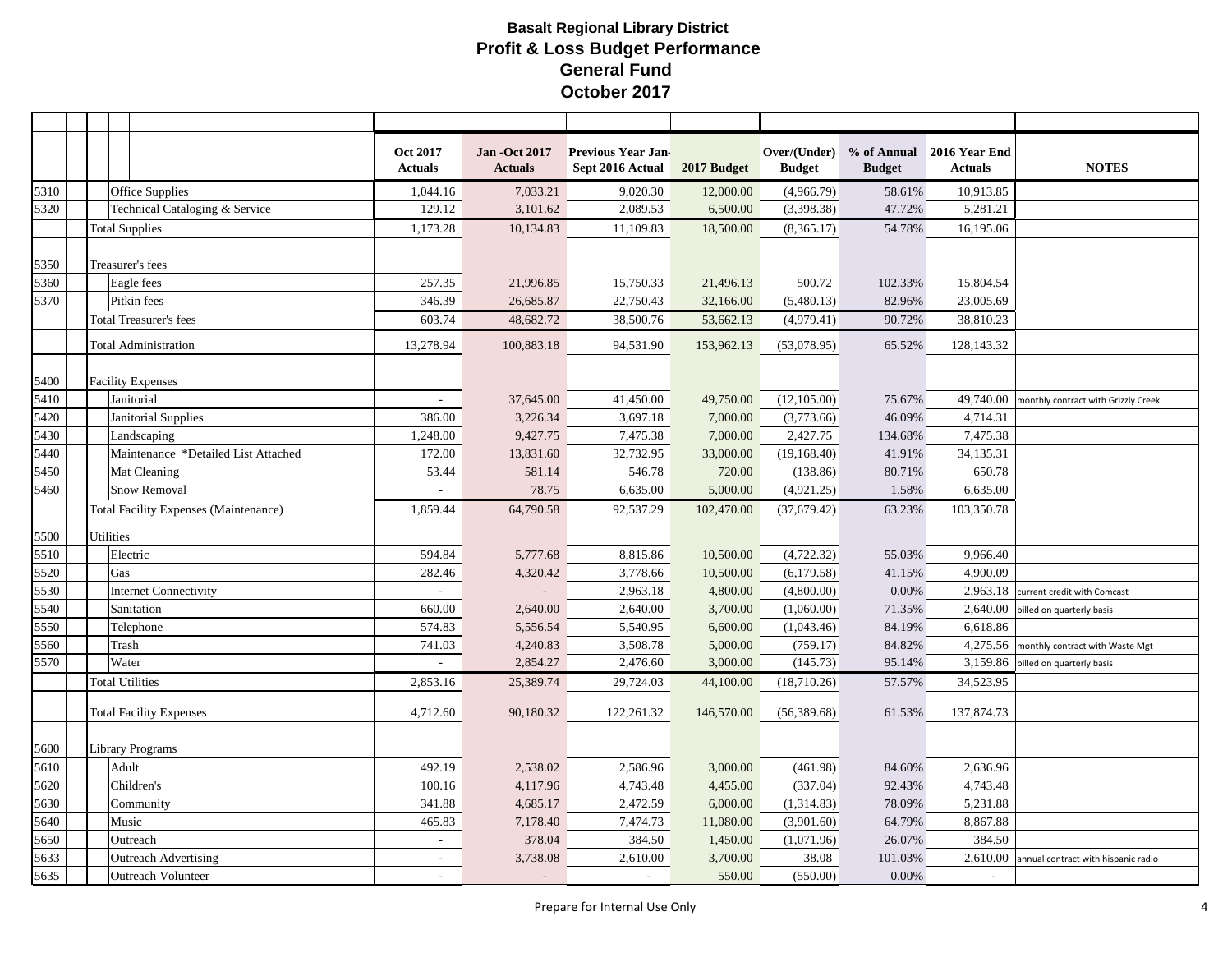|      |                               |             |                                       | Oct 2017<br><b>Actuals</b> | <b>Jan -Oct 2017</b><br><b>Actuals</b> | <b>Previous Year Jan-</b><br>Sept 2016 Actual | 2017 Budget                 | Over/(Under)<br><b>Budget</b> | % of Annual<br><b>Budget</b> | 2016 Year End<br><b>Actuals</b> | <b>NOTES</b>                            |
|------|-------------------------------|-------------|---------------------------------------|----------------------------|----------------------------------------|-----------------------------------------------|-----------------------------|-------------------------------|------------------------------|---------------------------------|-----------------------------------------|
| 5660 |                               |             | Young Adult                           | 189.36                     | 3,331.63                               | 3,399.91                                      | 4,550.00                    | (1,218.37)                    | 73.22%                       | 3,485.54                        |                                         |
| 5670 |                               |             | Young Adult - State of Colorado Grant | $\overline{\phantom{a}}$   | 2,056.68                               | 7,122.03                                      | 5,000.00                    | (2,943.32)                    | 41.13%                       |                                 | 7,499.36 Linda's State Grant - expenses |
| 5680 |                               |             | Young Adult - Thrift Shop             | $\overline{a}$             |                                        | 50.00                                         | $\mathcal{L}_{\mathcal{A}}$ |                               | 100.00%                      | 50.00                           | anticipating grant                      |
|      | <b>Total Library Programs</b> |             |                                       | 1,589.42                   | 28,023.98                              | 30,844.20                                     | 39,785.00                   | (11,761.02)                   | 70.44%                       | 35,509.60                       |                                         |
|      |                               |             |                                       |                            |                                        |                                               |                             |                               |                              |                                 |                                         |
| 5700 |                               |             | Technology & Equipment                |                            |                                        |                                               |                             |                               |                              |                                 |                                         |
| 5710 |                               |             | Copiers & Equipment                   |                            |                                        |                                               |                             |                               |                              |                                 |                                         |
| 5720 |                               |             | <b>Card Printer Support</b>           |                            |                                        | 66.92                                         | 300.00                      | (300.00)                      | 0.00%                        | 100.22                          |                                         |
| 5730 |                               |             | Lease                                 | $\sim$                     | 1,185.60                               | 1,573.70                                      | 3,400.00                    | (2,214.40)                    | 34.87%                       |                                 | 1,922.15 monthly lease on copier        |
| 5740 |                               |             | Service Agreement                     | ٠                          | 1,955.13                               | 2,068.82                                      | 2,300.00                    | (344.87)                      | 85.01%                       | 2,944.09                        | overage of contract copies              |
| 5750 |                               |             | <b>Supplies</b>                       | 1,349.88                   | 6,515.66                               | 5,979.78                                      | 5,000.00                    | 1,515.66                      | 130.31%                      | 6,353.91                        | ink/toner                               |
|      |                               |             | Total Copiers & Equipment             | 1,349.88                   | 9,656.39                               | 9,689.22                                      | 11,000.00                   | (1,343.61)                    | 87.79%                       | 11,320.37                       |                                         |
| 5760 |                               |             | Marmot ILS System                     | $\blacksquare$             | 40,000.00                              | 40,000.00                                     | 40,000.00                   | $\sim$                        | 100.00%                      | 32,768.00   ILS Contract        |                                         |
| 5765 |                               |             | Marmot IT Contract                    | 20,452.96                  | 45,224.59                              | 39,611.50                                     | 47,000.00                   | (1,775.41)                    | 96.22%                       | 46,843.50                       | <b>IT Contract</b>                      |
| 5770 |                               |             | Miscellaneous Parts                   | 496.86                     | 2,404.01                               | 2,534.90                                      | 3,000.00                    | (595.99)                      | 80.13%                       | 2,687.89                        |                                         |
| 5780 |                               |             | Support & Service Agreements          |                            |                                        |                                               |                             |                               |                              |                                 |                                         |
| 5790 |                               |             | Bibliotheca                           | $\blacksquare$             |                                        |                                               | 12,000.00                   | (12,000.00)                   | $0.00\%$                     | 10,864.09                       | paid in December                        |
| 5800 |                               |             | Envisionware                          | $\sim$                     |                                        | $\sim$                                        | 605.00                      | (605.00)                      | 0.00%                        |                                 |                                         |
| 5810 |                               |             | Timeclock                             | ÷,                         | 273.75                                 | 266.25                                        | 255.00                      | 18.75                         | 107.35%                      | 266.25                          | timeclock renewal higher                |
| 5820 |                               |             | Web Calendar/EMS                      | 348.00                     | 1,740.00                               | 2,981.81                                      | 2,750.00                    | (1,010.00)                    | 63.27%                       | 3,329.81                        |                                         |
|      |                               |             | Total Support & Service Agreements    | 348.00                     | 2,013.75                               | 3,248.06                                      | 15,610.00                   | (13, 596.25)                  | 12.90%                       | 14,460.15                       |                                         |
| 5830 |                               |             | Tech Labor & Repair                   |                            | 1,490.00                               | 3,776.68                                      | 3,000.00                    | (1,510.00)                    | 49.67%                       | 4,094.68                        |                                         |
|      |                               |             | <b>Total Technology</b>               | 22,647.70                  | 100,788.74                             | 98,860.36                                     | 119,610.00                  | (18,821.26)                   | 84.26%                       | 112,174.59                      |                                         |
| 5900 |                               | Collections |                                       |                            |                                        |                                               |                             |                               |                              |                                 |                                         |
| 5910 |                               | Audio       |                                       |                            |                                        |                                               |                             |                               |                              |                                 |                                         |
| 5920 |                               |             | <b>Adult BCD</b>                      | 827.70                     | 3,798.41                               | 5,636.99                                      | 7,210.00                    | (3,411.59)                    | 52.68%                       | 6,864.47                        |                                         |
| 5930 |                               |             | Juvenile Audio                        | $\overline{\phantom{a}}$   | 1,336.10                               | 1,511.70                                      | 2,060.00                    | (723.90)                      | 64.86%                       | 1,773.18                        |                                         |
| 5940 |                               |             | Spanish Adult BCD                     | $\sim$                     |                                        |                                               | 515.00                      | (515.00)                      | 0.00%                        |                                 |                                         |
| 5950 |                               |             | YA Audio                              | $\overline{\phantom{a}}$   | $\overline{\phantom{a}}$               | $\overline{\phantom{a}}$                      | 309.00                      | (309.00)                      | 0.00%                        | $\overline{\phantom{a}}$        |                                         |
|      | <b>Total Audio</b>            |             |                                       | 827.70                     | 5,134.51                               | 7,148.69                                      | 10,094.00                   | (4,959.49)                    | 50.87%                       | 8,637.65                        |                                         |
| 6000 | Books & Magazines             |             |                                       |                            |                                        |                                               |                             |                               |                              |                                 |                                         |
| 6010 |                               |             | Adult fiction books                   | 259.61                     | 9,867.43                               | 9,080.77                                      | 9,270.00                    | 597.43                        | 106.44%                      |                                 | 11,280.77 pre order of booksfor year    |
| 6020 |                               |             | Adult non-fiction books               | 484.65                     | 10,480.82                              | 8,364.27                                      | 10,300.00                   | 180.82                        | 101.76%                      | 11,101.70                       |                                         |
| 6030 |                               |             | Juvenile Fiction                      | 349.22                     | 6,011.94                               | 6,090.94                                      | 6,695.00                    | (683.06)                      | 89.80%                       | 6,992.03                        |                                         |
| 6040 | Juvenile Non-Fiction          |             |                                       | 62.31                      | 1,481.74                               | 2,186.17                                      | 3,090.00                    | (1,608.26)                    | 47.95%                       | 2,840.50                        |                                         |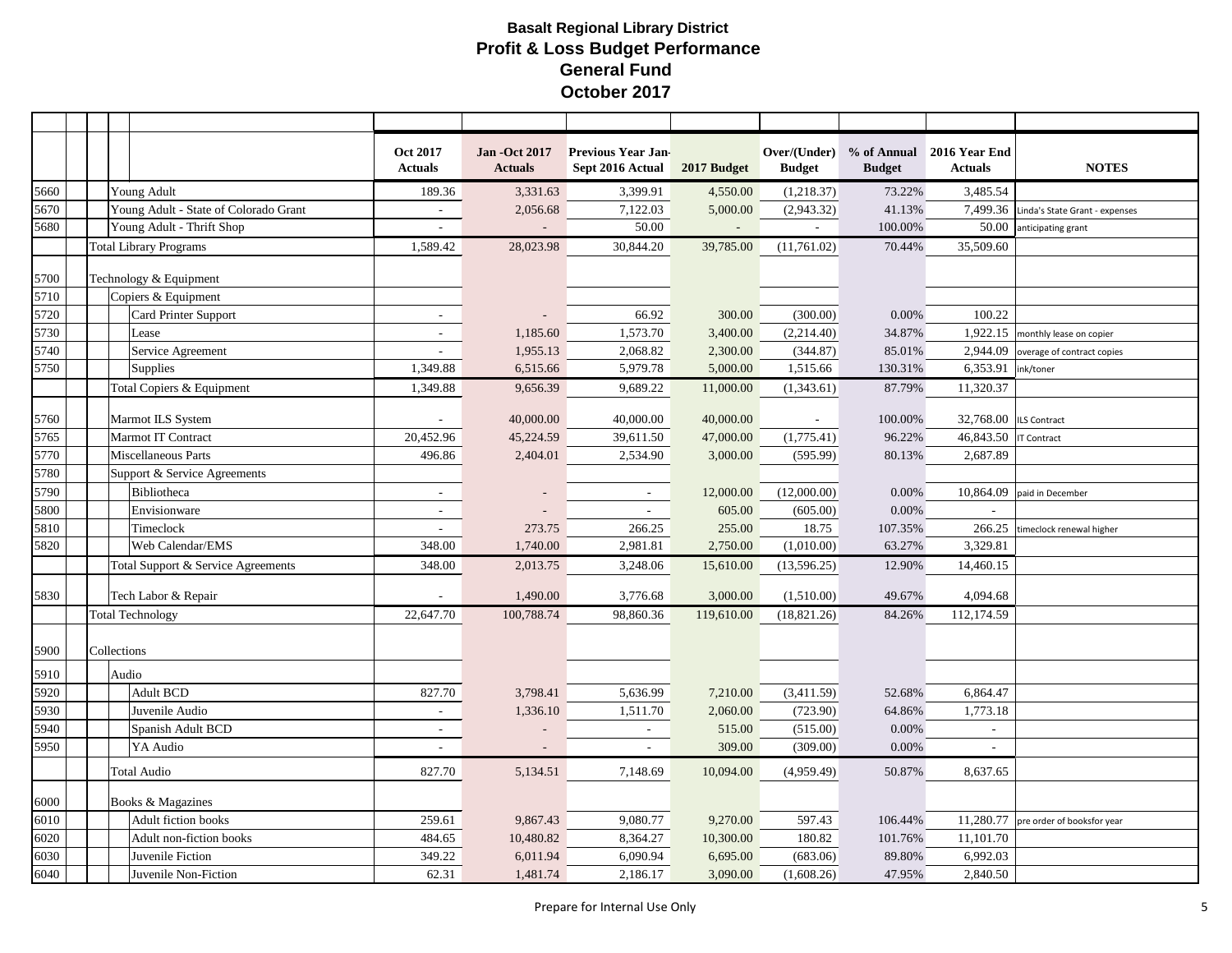|      |                                               | <b>Oct 2017</b><br><b>Actuals</b> | <b>Jan -Oct 2017</b><br><b>Actuals</b> | <b>Previous Year Jan-</b><br>Sept 2016 Actual | 2017 Budget | <b>Budget</b> | <b>Budget</b> | Over/(Under) % of Annual 2016 Year End<br><b>Actuals</b> | <b>NOTES</b>                         |
|------|-----------------------------------------------|-----------------------------------|----------------------------------------|-----------------------------------------------|-------------|---------------|---------------|----------------------------------------------------------|--------------------------------------|
| 6050 | <b>Print Subscriptions</b>                    | 461.20                            | 8,221.28                               | 8,951.88                                      | 9,888.00    | (1,666.72)    | 83.14%        | 9,239.82                                                 | annual payments for magazines subs   |
| 6060 | Spanish adult fiction                         | 13.16                             | 1,204.86                               | 402.59                                        | 1,854.00    | (649.14)      | 64.99%        | 687.18                                                   |                                      |
| 6070 | Spanish adult non-fiction                     | $\omega$                          | 1,566.83                               | 1,001.53                                      | 1,854.00    | (287.17)      | 84.51%        | 1,459.25                                                 |                                      |
| 6080 | Spanish children's books                      | 30.72                             | 875.37                                 | 1,241.57                                      | 2,060.00    | (1, 184.63)   | 42.49%        | 1,477.81                                                 |                                      |
| 6090 | Spanish juvenille books                       | 150.64                            | 2,452.03                               | 389.82                                        | 515.00      | 1,937.03      | 476.12%       | 491.21                                                   |                                      |
| 6100 | YA Fiction                                    | 771.06                            | 5,141.79                               | 6,159.31                                      | 6,695.00    | (1,553.21)    | 76.80%        | 7,087.06                                                 |                                      |
| 6110 | YA Non-Fiction                                | 45.25                             | 473.78                                 | 602.37                                        | 927.00      | (453.22)      | 51.11%        | 863.66                                                   |                                      |
|      | <b>Total Books</b>                            | 2,627.82                          | 47,777.87                              | 44,471.22                                     | 53,148.00   | (5,370.13)    | 89.90%        | 53,520.99                                                |                                      |
|      |                                               |                                   |                                        |                                               |             |               |               |                                                          |                                      |
|      | <b>Restricted Funds</b>                       |                                   |                                        |                                               |             |               |               |                                                          |                                      |
|      | Restricted Funds Expense - Friends/Foundation | 1,376.28                          | 3,393.29                               | 10,460.55                                     |             | 3,393.29      | 0.00%         | 11,558.13                                                | based on Friends-Foundation Recvd    |
| 6190 | Restricted Funds Expense - Pardon My Garden   |                                   | 157.14                                 |                                               |             | 157.14        | 0.00%         | $\overline{\phantom{a}}$                                 | pardon my garden                     |
|      | <b>Total Restricted Funds</b>                 | 1,376.28                          | 3,550.43                               | 10,460.55                                     |             | 3,550.43      | 0.00%         | 11,558.13                                                |                                      |
| 6200 | Digital Resources                             |                                   |                                        |                                               |             |               |               |                                                          |                                      |
| 6210 | <b>Annual Subscriptions</b>                   |                                   |                                        |                                               |             |               |               |                                                          |                                      |
| 6220 | Ancestry.com                                  | $\sim$                            | 1,560.00                               | 1,510.00                                      | 1,550.00    | 10.00         | 100.65%       | 1,510.00                                                 | annual subscription                  |
| 6230 | Culturegrams                                  | $\sim$                            | 1,140.00                               | $\sim$                                        | 1,200.00    | (60.00)       | 95.00%        | $\overline{\phantom{a}}$                                 | annual subscription                  |
| 6240 | Ency Britannica                               | $\sim$                            |                                        | 250.00                                        | 300.00      | (300.00)      | 0.00%         | 250.00                                                   |                                      |
| 6260 | Lynx, statewide database package              | $\sim$                            | 2,045.73                               | 1,686.00                                      | 1,700.00    | 345.73        | 120.34%       | 1,686.00                                                 | second subscription - need to review |
| 6270 | Mango Languages                               | $\sim$                            | 1,230.00                               |                                               | 1,380.00    | (150.00)      | 89.13%        |                                                          | annual subscription                  |
| 6275 | New York Times                                | $\overline{a}$                    | 1,246.30                               |                                               | 1,400.00    | (153.70)      | 89.02%        |                                                          |                                      |
| 6280 | Tumblebooks                                   | $\overline{a}$                    |                                        | 89.01                                         | 500.00      | (500.00)      | 0.00%         | 89.01                                                    |                                      |
| 6290 | Overdrive Advantage                           | 84.99                             | 2,106.86                               | $\sim$                                        | 5,000.00    | (2,893.14)    | 42.14%        | $\overline{\phantom{a}}$                                 |                                      |
| 6300 | Downloadable Titles                           |                                   |                                        |                                               |             |               |               |                                                          |                                      |
| 6310 | One Click Digital                             | 48.02                             | 2,104.75                               | 3,249.54                                      | 3,000.00    | (895.25)      | 70.16%        | 3,386.31                                                 |                                      |
| 6320 | Overdrive                                     | $\sim$                            | 1,595.18                               | 4,063.72                                      | 5,500.00    | (3,904.82)    | 29.00%        | 6,660.27                                                 | pre order for year                   |
| 6322 | Juvenile Overdrive                            | $\sim$                            |                                        | $\sim$                                        | 500.00      | (500.00)      | 0.00%         | $\sim$                                                   |                                      |
| 6324 | Y A Overdrive                                 | $\overline{a}$                    |                                        | $\sim$                                        | 500.00      | (500.00)      | 0.00%         | $\sim$                                                   |                                      |
| 6330 | Zinio                                         |                                   | 2,000.00                               | 2,000.00                                      | 5,000.00    | (3,000.00)    | 40.00%        | 2,000.00                                                 |                                      |
|      | <b>Total Digital Resources</b>                | 133.01                            | 15,028.82                              | 12,848.27                                     | 27,530.00   | (12,501.18)   | 54.59%        | 15,581.59                                                |                                      |
| 6400 | Music                                         |                                   |                                        |                                               |             |               |               |                                                          |                                      |
| 6410 | <b>Adult Music</b>                            | $\sim$                            | 1,387.74                               | 2,077.41                                      | 1,545.00    | (157.26)      | 89.82%        | 2,420.27                                                 |                                      |
| 6420 | Juvenile Music                                | $\overline{\phantom{a}}$          | 484.11                                 | 348.06                                        | 772.50      | (288.39)      | 62.67%        | 497.93                                                   |                                      |
|      | <b>Total Music</b>                            | $\sim$                            | 1,871.85                               | 2,425.47                                      | 2,317.50    | (445.65)      | 80.77%        | 2,918.20                                                 |                                      |
| 6500 | Video                                         |                                   |                                        |                                               |             |               |               |                                                          |                                      |
| 6510 | Adult Video                                   | 323.62                            | 7,112.61                               | 6,567.05                                      | 7,210.00    | (97.39)       | 98.65%        | 7,784.17                                                 |                                      |
|      |                                               |                                   |                                        |                                               |             |               |               |                                                          |                                      |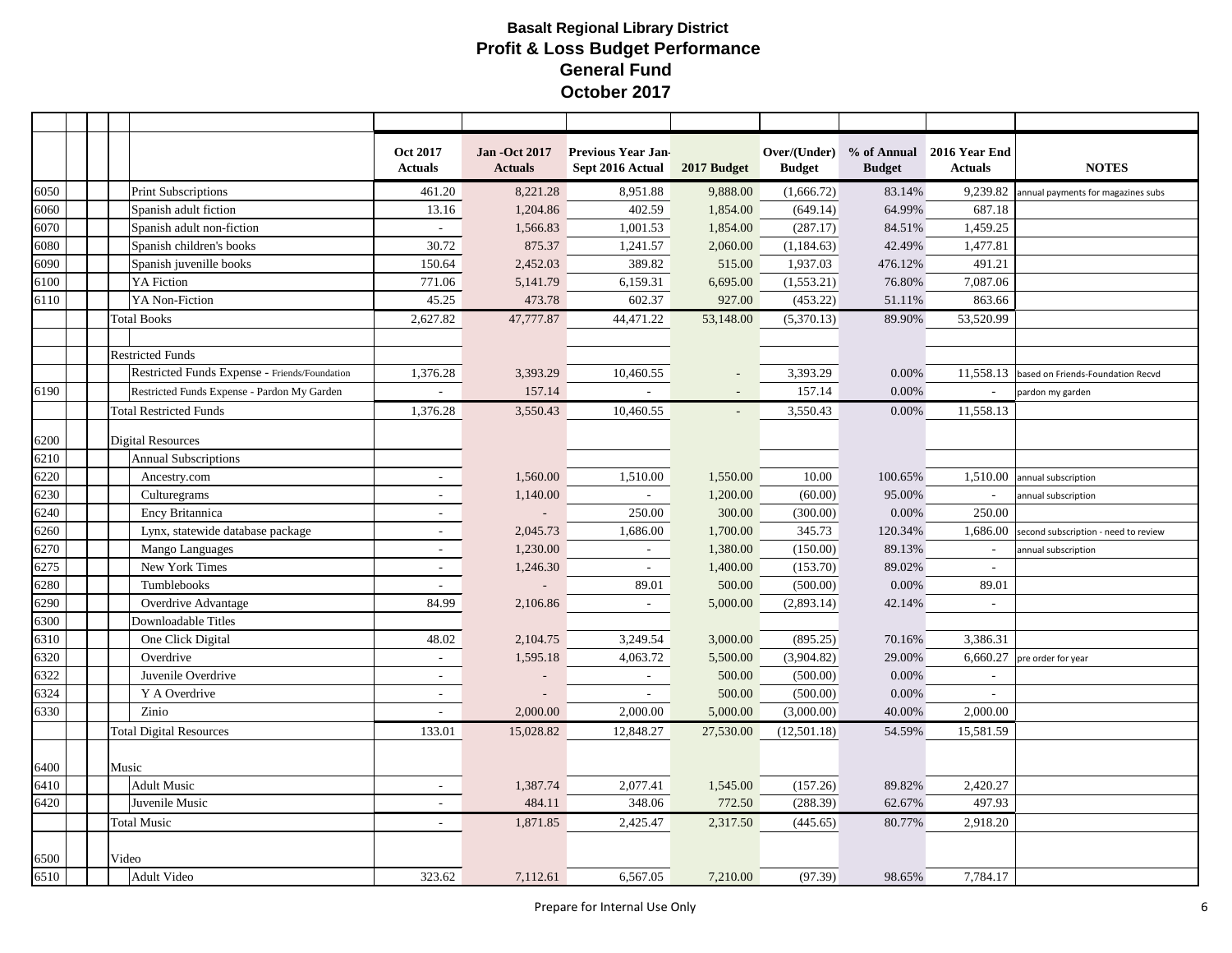|      |                               |                                                                | <b>Oct 2017</b><br><b>Actuals</b> | <b>Jan -Oct 2017</b><br><b>Actuals</b> | <b>Previous Year Jan-</b><br>Sept 2016 Actual | 2017 Budget  | Over/(Under)<br><b>Budget</b> | <b>Budget</b> | % of Annual 2016 Year End<br><b>Actuals</b> | <b>NOTES</b>                                       |
|------|-------------------------------|----------------------------------------------------------------|-----------------------------------|----------------------------------------|-----------------------------------------------|--------------|-------------------------------|---------------|---------------------------------------------|----------------------------------------------------|
| 6520 |                               | Spanish Video                                                  | $\sim$                            | 270.45                                 | 592.58                                        | 824.00       | (553.55)                      | 32.82%        | 592.58                                      |                                                    |
| 6530 |                               | Juvenile Video                                                 | $\sim$                            | 875.76                                 | 1,026.40                                      | 2,060.00     | (1, 184.24)                   | 42.51%        | 1,351.06                                    |                                                    |
| 6540 |                               | YA Video                                                       |                                   |                                        |                                               | 309.00       | (309.00)                      | 0.00%         |                                             |                                                    |
|      |                               | <b>Total Video</b>                                             | 323.62                            | 8,258.82                               | 8,186.03                                      | 10,403.00    | (2,144.18)                    | 79.39%        | 9,727.81                                    |                                                    |
|      |                               | <b>Total Collections</b>                                       | 5,288.43                          | 81,622.30                              | 85,540.23                                     | 103,492.50   | (25, 420.63)                  | 78.87%        | 101,944.37                                  |                                                    |
|      |                               | <b>Total Operating expenses</b>                                | 47,517.09                         | 401,498.52                             | 432,038.01                                    | 563,419.63   | (161, 921.11)                 | 71.26%        | 515,646.61                                  |                                                    |
|      | 6900 Payroll Expenses         |                                                                |                                   |                                        |                                               |              |                               |               |                                             |                                                    |
| 6910 | Payroll                       |                                                                | 49,921.30                         | 505,775.25                             | 496,247.50                                    | 700,005.23   | (194, 229.98)                 | 72.25%        |                                             | 612,199.42 adult services started late Mar/no SD   |
| 6920 | <b>Payroll Service</b>        |                                                                | 273.00                            | 3,501.85                               | 2,843.53                                      | 4,000.00     | (498.15)                      | 87.55%        |                                             | $3,602.68$ per payroll processing / Jan = year end |
| 6930 | <b>Payroll Taxes</b>          |                                                                | 4,102.09                          | 39,382.18                              | 38,408.41                                     | 53,000.45    | (13,618.27)                   | 74.31%        |                                             | 47,437.50 based on payroll paid                    |
| 6940 |                               | <b>Retirement Plan</b>                                         | 1,668.65                          | 20,453.01                              | 14,865.25                                     | 22,400.00    | (1,946.99)                    | 91.31%        |                                             | 19,843.89 employee contribution/BL matching        |
| 6950 |                               | <b>Health Insurance</b>                                        | 7,721.24                          | 35,346.42                              | 31,772.84                                     | 33,677.16    | 1,669.26                      | 104.96%       |                                             | 32,057.28 health insurance / TRIAD                 |
| 6980 |                               | <b>Director Search</b>                                         | 350.00                            | 2,680.52                               |                                               |              | 2,680.52                      | $0.00\%$      |                                             | \$15,000 allocated by Board - #6910                |
|      | <b>Total Payroll Expenses</b> |                                                                | 64,036.28                         | 607,139.23                             | 584,137.53                                    | 813,082.84   | (205, 943.61)                 | 74.67%        | 715,140.77                                  |                                                    |
|      | <b>Total Expense</b>          |                                                                | 111,553.37                        | 1,008,637.75                           | 1,016,175.54                                  | 1,376,502.47 | (367, 864.72)                 | 73.28%        | 1,230,787.38                                |                                                    |
|      |                               | Net General Fund Income/(Loss) Prior to Capital Rsv Allocation | (80, 295.28)                      | 424,971.37                             | 100,866.29                                    | 121,535.09   | 298,265.46                    | 349.67%       | (77, 115.66)                                |                                                    |
|      |                               |                                                                |                                   |                                        |                                               |              |                               |               |                                             |                                                    |
|      |                               | Allocation to Capital Reserve Outlay                           | $\sim$                            | $\overline{\phantom{a}}$               |                                               | 40,000.00    | (40,000.00)                   | 0.00%         | 40,000.00                                   |                                                    |
|      |                               |                                                                |                                   |                                        |                                               |              |                               |               |                                             |                                                    |
|      |                               | Net General Fund Income/(Loss)After Capital Reserve Allocation | (80, 295, 28)                     | 424,971.37                             | 100,866.29                                    | 81,535.09    |                               |               | (117, 115.66)                               |                                                    |
|      |                               |                                                                |                                   |                                        |                                               |              |                               |               |                                             |                                                    |
|      |                               | <b>General Fund Balance 10/31/17</b>                           |                                   | 1,438,627.37                           | 1,252,260.29                                  |              |                               |               |                                             |                                                    |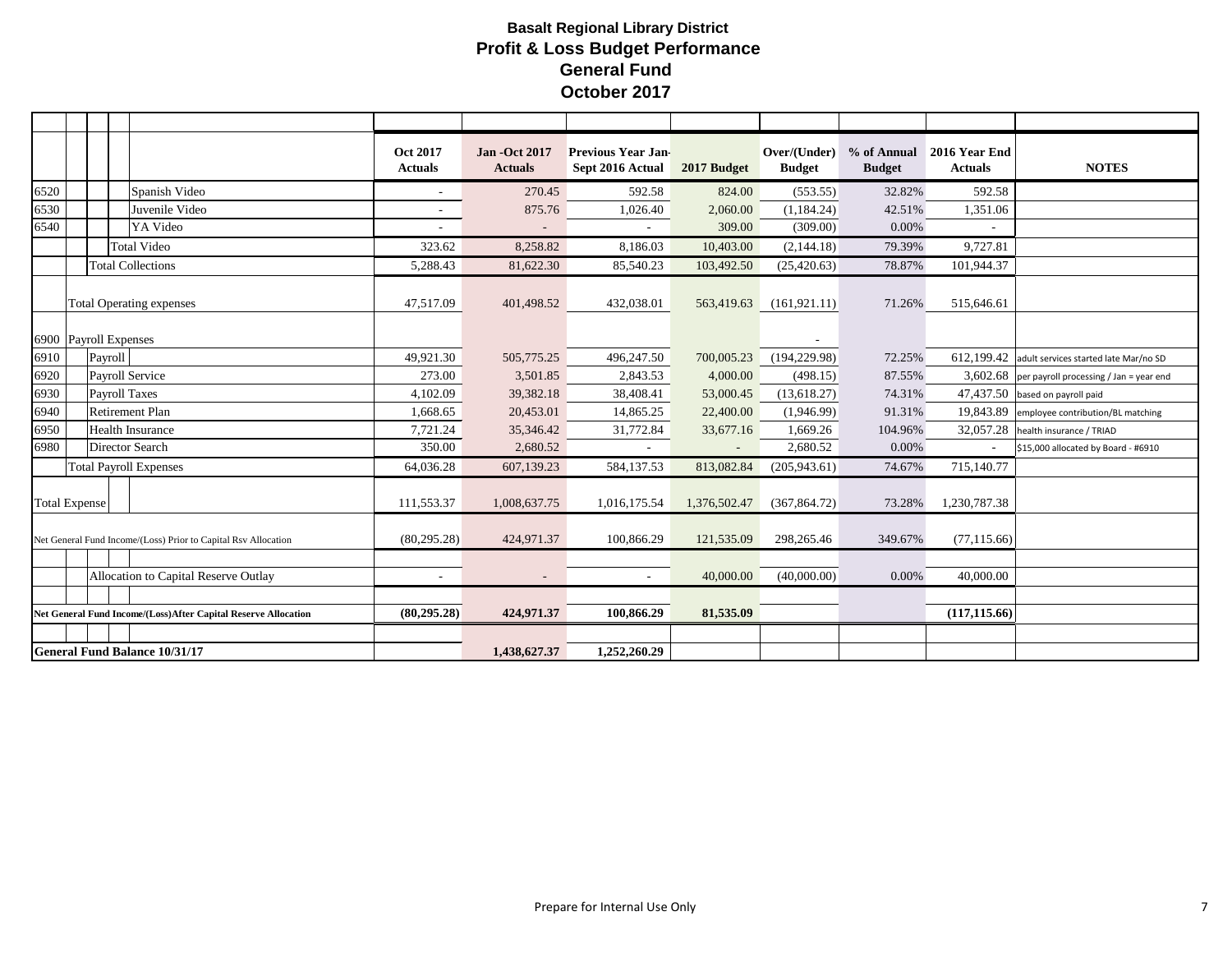## **Basalt Regional Library District Bond Repayment Fund Profit & Loss Budget Performance October 2017**

|                                             |                         |         |                         |                                           | Oct 2017<br><b>Actuals</b> | <b>Jan - Oct 2017</b><br><b>Actuals</b> | <b>Previous Year</b><br>Jan-Sept 2016<br><b>Actual</b> | 2017 Budget | Over/(Under)<br><b>Budget</b> | % of Annual<br><b>Budget</b> | <b>2016 Year</b><br><b>End Actuals</b> |
|---------------------------------------------|-------------------------|---------|-------------------------|-------------------------------------------|----------------------------|-----------------------------------------|--------------------------------------------------------|-------------|-------------------------------|------------------------------|----------------------------------------|
|                                             |                         |         |                         | <b>Bond Repayment Fund Balance 1/1/17</b> |                            | 522,974.00                              | 509,612.00                                             |             |                               |                              |                                        |
|                                             |                         |         |                         | <b>Bond Repayment Fund:</b>               |                            |                                         |                                                        |             |                               |                              |                                        |
|                                             |                         |         |                         | <b>Interest Earned - Bond Repayment</b>   | 623.79                     | 3,773.47                                | 3,688.37                                               |             | 3,773.47                      | 100.0%                       | 3,975.83                               |
|                                             |                         |         |                         | Mill Levy Debt Repayment                  |                            |                                         |                                                        |             |                               |                              |                                        |
|                                             |                         |         |                         | Eagle County                              | 5,534.58                   | 492,971.55                              | 479,652.75                                             | 495,890.89  | (2,919.34)                    | 99.41%                       | 481,202.52                             |
|                                             |                         |         |                         | Pitkin County                             | 6,094.23                   | 504,848.08                              | 422,336.07                                             | 428,844.80  | 76,003.28                     | 117.72%                      | 426,790.13                             |
|                                             |                         |         |                         | <b>Total Mill Levy Debt Repayment</b>     | 11,628.81                  | 997,819.63                              | 901,988.82                                             | 924,735.69  | 73,083.94                     | 107.9%                       | 907,992.65                             |
|                                             |                         |         |                         | <b>Total Debt Service Fund</b>            | 12,252.60                  | 1,001,593.10                            | 905,677.19                                             | 924,735.69  | 76,857.41                     | 108.31%                      | 911,968.48                             |
|                                             |                         |         |                         | Total Bond Repayment Fund Income          | 12,252.60                  | 1,001,593.10                            | 905,677.19                                             | 924,735.69  | 76,857.41                     | 108.31%                      | 911,968.48                             |
|                                             |                         | Expense |                         |                                           |                            |                                         |                                                        |             |                               |                              |                                        |
|                                             |                         |         | <b>Bond Interest</b>    |                                           | 84,015.63                  | 168,031.26                              | 190,693.76                                             | 168,031.26  |                               | 100.0%                       | 190,693.76                             |
|                                             |                         |         | <b>Treasurer's Fees</b> |                                           |                            |                                         |                                                        |             |                               |                              |                                        |
|                                             |                         |         | <b>Eagle County</b>     |                                           | 173.31                     | 14,817.71                               | 14,423.55                                              | 14,876.73   | (59.02)                       | 99.6%                        | 14,473.23                              |
|                                             |                         |         | <b>Pitkin County</b>    |                                           | 319.74                     | 25,902.83                               | 21,286.26                                              | 21,442.24   | 4,460.59                      | 120.8%                       | 21,521.89                              |
|                                             |                         |         |                         | <b>Total Treasurer's Fees</b>             | 493.05                     | 40,720.54                               | 35,709.81                                              | 36,318.97   | 4,401.57                      | 112.12%                      | 35,995.12                              |
|                                             |                         |         |                         | Total Bond Repayment Fund Expense         | 84,508.68                  | 208,751.80                              | 226,403.57                                             | 204,350.23  | 4,401.57                      | 102.15%                      | 226,688.88                             |
|                                             |                         |         |                         | Net Bond Repayment Principle Loan Payment | 700,000.00                 | 700,000.00                              | 580,331.25                                             | 700,000.00  |                               | 100.0%                       | 670,000.00                             |
|                                             | Net Bond Repayment Fund |         | (772, 256.08)           | 92,841.30                                 | 98,942.37                  | 20,385.46                               | 72,455.84                                              | 455.43%     | 15,279.60                     |                              |                                        |
|                                             |                         |         |                         |                                           |                            |                                         |                                                        |             |                               |                              |                                        |
| <b>Bond Repayment Fund Balance 10/31/17</b> |                         |         | 615,815.30              | 608,554.37                                |                            |                                         |                                                        |             |                               |                              |                                        |
|                                             |                         |         |                         |                                           |                            |                                         |                                                        |             |                               |                              |                                        |
|                                             |                         |         |                         |                                           |                            |                                         |                                                        |             |                               |                              |                                        |
|                                             |                         |         |                         | ** 2017 Bond Repayment Schedule:          |                            |                                         |                                                        |             |                               |                              |                                        |
|                                             |                         |         |                         | 5/1/17 - Series 2012 Interest             | 84,015.63                  |                                         |                                                        |             |                               |                              |                                        |
|                                             |                         |         |                         | 11/1/17 - Series 2012 Interest            | 84,015.63                  |                                         |                                                        |             |                               |                              |                                        |
|                                             |                         |         |                         | 11/1/17 - Series 2012 Principle           | 700,000.00                 |                                         |                                                        |             |                               |                              |                                        |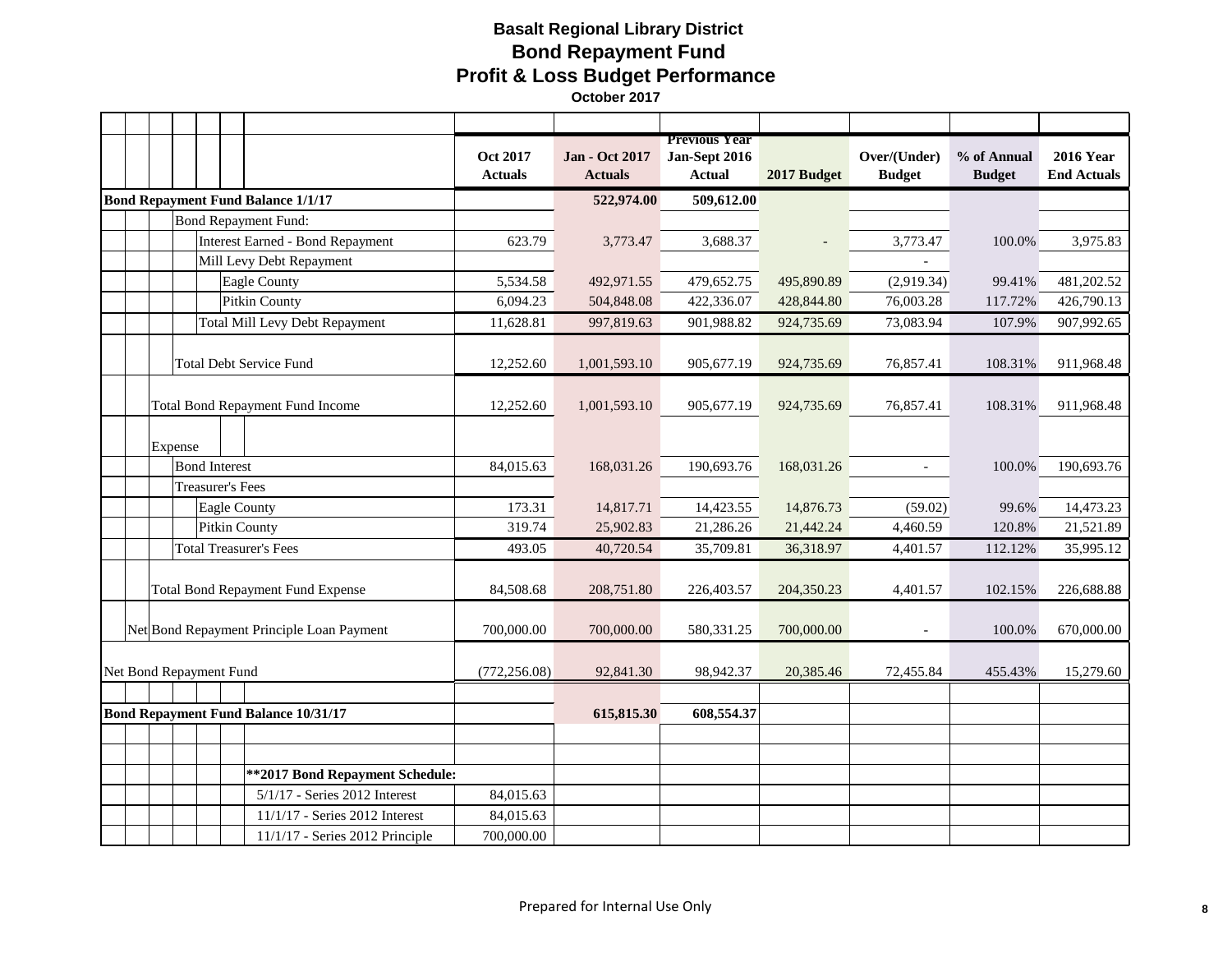## **Basalt Regional Library District Capital Reserve Fund Profit & Loss Budget Performance October 2017**

|                          |         |                                            | <b>Oct 2017</b><br><b>Actuals</b> | <b>Jan - Oct 2017</b><br><b>Actuals</b> | <b>Previous Year</b><br>Jan-Sept 2016<br><b>Actual</b> | 2017 Budget | Over/(Under) % of Annual<br><b>Budget</b> | <b>Budget</b> | <b>2016 Year</b><br><b>End Actuals</b> |
|--------------------------|---------|--------------------------------------------|-----------------------------------|-----------------------------------------|--------------------------------------------------------|-------------|-------------------------------------------|---------------|----------------------------------------|
|                          |         | <b>Capital Reserve Fund Balance 1/1/17</b> |                                   | 343,152.00                              | 296,720.00                                             |             |                                           |               |                                        |
|                          |         | Capital Reserve Fund:                      |                                   |                                         |                                                        |             |                                           |               |                                        |
|                          | Income  |                                            |                                   |                                         |                                                        |             |                                           |               |                                        |
|                          |         | Holy Cross Energy - LED Rebate             | $\overline{\phantom{a}}$          | 3,878.00                                | $\overline{\phantom{a}}$                               |             | 3,878.00                                  | 100.0%        |                                        |
|                          |         | <b>Allocation From General Fund</b>        |                                   |                                         |                                                        | 40,000.00   | (40,000.00)                               | $0.0\%$       | 40,000.00                              |
|                          |         | <b>Interest Earned - Reserve Fund</b>      | 387.69                            | 3,228.23                                | 1,600.28                                               |             | 3,228.23                                  | 100.0%        | 2,057.48                               |
|                          |         | Total Capital Reserve Fund Income          | 387.69                            | 7,106.23                                | 1,600.28                                               | 40,000.00   | (32,893.77)                               | 17.77%        | 42,057.48                              |
|                          | Expense |                                            |                                   |                                         |                                                        |             |                                           |               |                                        |
|                          |         | Capital Reserve Expense                    |                                   |                                         |                                                        |             |                                           |               |                                        |
|                          |         | Capital Reserve Exp - Asphalt Seal/Repair  | $\overline{\phantom{a}}$          |                                         | $\overline{\phantom{a}}$                               | 3,900.00    | (3,900.00)                                | $0.0\%$       |                                        |
|                          |         | Capital Reserve Exp - Build Ext Seal/Paint |                                   |                                         |                                                        | 12,400.00   | (12,400.00)                               | $0.0\%$       |                                        |
|                          |         | Capital Reserve Exp - Computers - 50% Offi | 11,171.24                         | 11,171.24                               |                                                        | 14,000.00   | (2,828.76)                                | 79.8%         |                                        |
|                          |         | Capital Reserve Exp - Miscellaneous        |                                   | 14,543.50                               | 8,440.57                                               | 10,000.00   | 4,543.50                                  | 145.44%       | 17,544.05                              |
|                          |         | Total 8300 · Capital Reserve Expense       | 11.171.24                         | 25,714.74                               | 8.440.57                                               | 40,300,00   | 4,543.50                                  | 63.81%        | 17,544.05                              |
| Net Capital Reserve Fund |         |                                            | (10, 783.55)                      | (18,608.51)                             | (6,840.29)                                             | (300.00)    | (37, 437, 27)                             | 6,202.84%     | 24,513.43                              |
|                          |         | Capital Reserve Fund Balance 10/31/17      |                                   | 324,543.49                              | 289,879.71                                             |             |                                           |               |                                        |
|                          |         | Capital Reserve Exp Detail                 |                                   |                                         |                                                        |             |                                           |               |                                        |
|                          |         | Computers - 3 Early Literacy               | 8,487.00                          |                                         |                                                        |             |                                           |               |                                        |
|                          |         | Computer/Monitor - Marmot                  | 2,684.24                          |                                         |                                                        |             |                                           |               |                                        |
|                          |         | LED Lights/Installation                    | 14,543.50                         |                                         |                                                        |             |                                           |               |                                        |
|                          |         | Total                                      | 25,714.74                         |                                         |                                                        |             |                                           |               |                                        |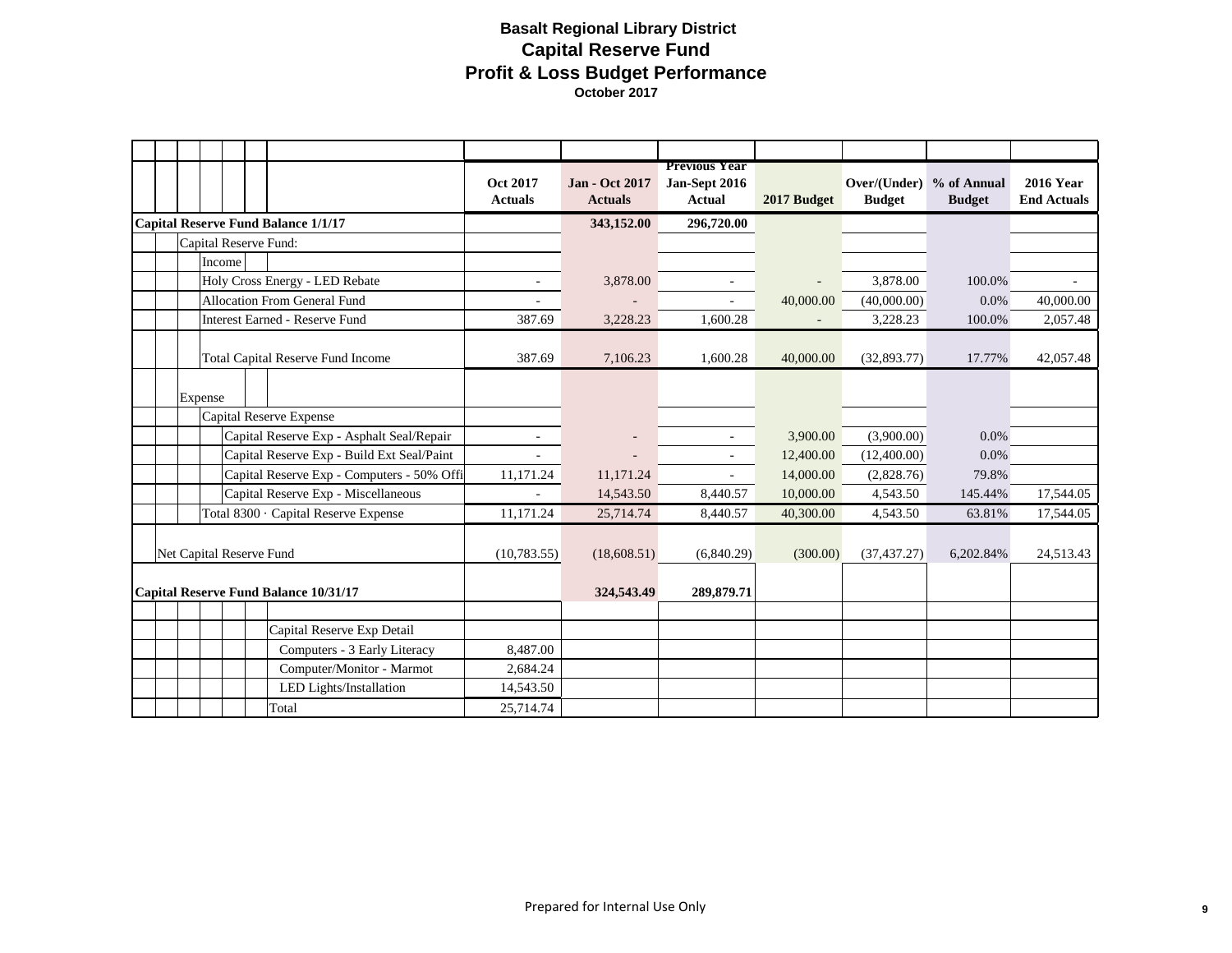### **Basalt Regional Library District General Fund Maintenance Detail as of September 30, 2017**

| <b>Maintenance Expenditure Detail</b> |                            |                                          |          |  |  |  |
|---------------------------------------|----------------------------|------------------------------------------|----------|--|--|--|
| Month                                 | Vendor                     | <b>Detail</b>                            | Amount   |  |  |  |
| <b>January</b>                        |                            |                                          |          |  |  |  |
|                                       | Basalt Mini Storage        | Jan Storage                              | 164.00   |  |  |  |
|                                       | Aspen Maintenance          | supplies                                 | 473.05   |  |  |  |
|                                       | The Fireplace Comp         | turn on gas fireplace                    | 110.92   |  |  |  |
|                                       | Roto Rooter Plumbing       | scheduled maintenance for restrooms      | 659.00   |  |  |  |
|                                       | Acem Alarm Company         | 2017 Annual Test & Inspection            | 500.00   |  |  |  |
|                                       | Grizzly Creek Enterpr      | paint study room/hang art/repair toilets | 470.00   |  |  |  |
| <b>Total January</b>                  |                            |                                          | 2,376.97 |  |  |  |
|                                       |                            |                                          |          |  |  |  |
| February                              |                            |                                          |          |  |  |  |
|                                       | One Source Lighting        | repair lights in children's circle       | 575.00   |  |  |  |
|                                       | Grizzly Creek Enterpr      | spot clean carpet stains                 | 40.00    |  |  |  |
| <b>Total February</b>                 |                            |                                          | 615.00   |  |  |  |
|                                       |                            |                                          |          |  |  |  |
| March                                 |                            |                                          |          |  |  |  |
|                                       | Acme Alarm                 | 2nd quarter monitoring                   | 99.00    |  |  |  |
|                                       | <b>Basalt Mini Storage</b> | Feb Storage                              | 164.00   |  |  |  |
|                                       | <b>Basalt Security</b>     | extra keys                               | 18.75    |  |  |  |
|                                       | <b>Basalt Mini Storage</b> | March Storage                            | 164.00   |  |  |  |
| <b>Total March</b>                    |                            |                                          | 445.75   |  |  |  |
|                                       |                            |                                          |          |  |  |  |
| April                                 |                            |                                          |          |  |  |  |
|                                       | Basalt Mini Storage        | April storage                            | 164.00   |  |  |  |
|                                       | <b>Basalt Mini Storage</b> | May Storage                              | 164.00   |  |  |  |
|                                       | <b>Grizzly Creek Enter</b> | repair men's bathroom faucet             | 80.00    |  |  |  |
|                                       | Office Depot               | maint supplies                           | 121.65   |  |  |  |
| <b>Total April</b>                    |                            |                                          | 529.65   |  |  |  |
|                                       |                            |                                          |          |  |  |  |
| May                                   |                            |                                          |          |  |  |  |
|                                       | <b>Basalt Mini Storage</b> | June Storage                             | 164.00   |  |  |  |
|                                       | Two Peaks Electric         | move floor receptical                    | 215.00   |  |  |  |
|                                       | Orkin                      | Pest Control                             | 104.26   |  |  |  |
| May                                   |                            |                                          | 483.26   |  |  |  |
|                                       |                            |                                          |          |  |  |  |
| June                                  |                            |                                          |          |  |  |  |
|                                       | <b>Basalt Mini Storage</b> | <b>July Storage</b>                      | 164.00   |  |  |  |
|                                       | Bodart                     | shelving                                 | 1,880.48 |  |  |  |
|                                       | Acem Alarm Company         | 3rd Quarter Monitoring                   | 99.00    |  |  |  |
|                                       | <b>Grizzly Creek Enter</b> | change main cooling filters              | 75.00    |  |  |  |
| June                                  |                            |                                          | 2,218.48 |  |  |  |
|                                       |                            |                                          |          |  |  |  |
| July                                  |                            |                                          |          |  |  |  |
|                                       | Acme Alarm                 | troubleshoot fire system                 | 260.50   |  |  |  |
|                                       | <b>Factory Direct</b>      | filters                                  | 430.20   |  |  |  |
|                                       | Flame Out Fire             | Fire Sprinkler Work                      | 856.25   |  |  |  |
|                                       | Shine-A-Blinds             | repair blind in conference room          | 1,251.18 |  |  |  |
|                                       | The Fireplace Company      | gas fireplace tune up                    | 180.00   |  |  |  |
|                                       | Two Peaks Electrical       | run wiring for new shade                 | 70.00    |  |  |  |
| July                                  |                            |                                          | 3,048.13 |  |  |  |
|                                       |                            |                                          |          |  |  |  |
| Aug                                   |                            |                                          |          |  |  |  |
|                                       | <b>Basalt Mini Storage</b> | Aug storage                              | 164.00   |  |  |  |
|                                       | <b>Basalt Security</b>     | security lever for children's room       | 397.50   |  |  |  |
|                                       |                            |                                          |          |  |  |  |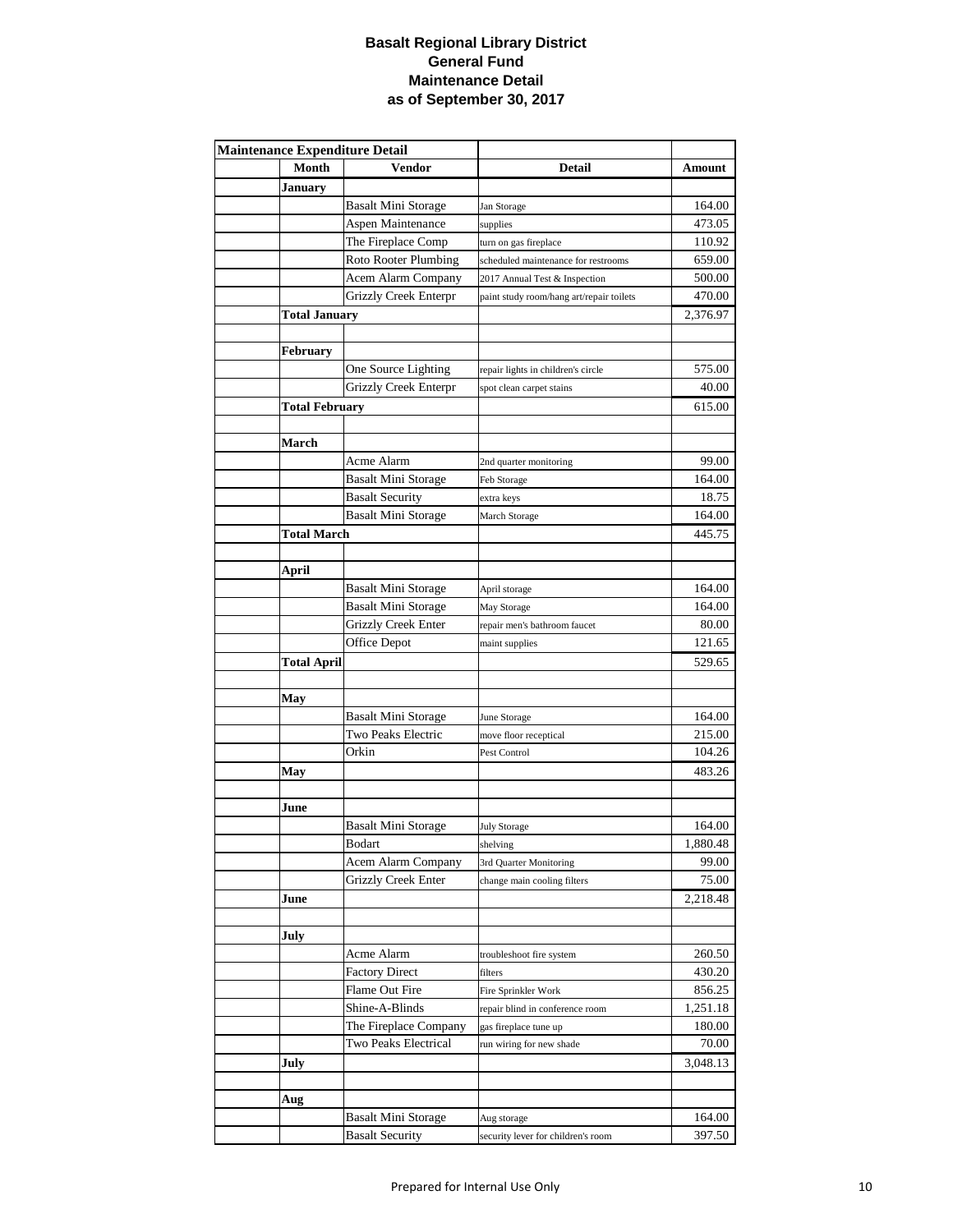### **Basalt Regional Library District General Fund Maintenance Detail as of September 30, 2017**

|                | <b>Maintenance Expenditure Detail</b> |                              |               |
|----------------|---------------------------------------|------------------------------|---------------|
| Month          | <b>Vendor</b>                         | <b>Detail</b>                | <b>Amount</b> |
|                | <b>Grizzly Creek</b>                  | install new tv               | 120.00        |
|                | <b>Two Peaks Electrical</b>           | replace 2 exit signs         | 600.00        |
|                | Acme Alarm                            | panel / monitoring           | 236.50        |
|                | <b>Basalt Mini Storage</b>            | Sept storage                 | 164.00        |
| Aug            |                                       |                              | 1,682.00      |
|                |                                       |                              |               |
| <b>Sept</b>    |                                       |                              |               |
|                | Acme Alarm                            | 4th quarter monitoring       | 99.00         |
|                | Al's Window Cleaning                  | Exterior / Interior Cleaning | 930.00        |
|                | <b>Basalt Mini Storage</b>            | Sept storage                 | 172.00        |
|                | <b>Orkin Pest</b>                     | Quarterly                    | 400.36        |
|                | Roto Rooter Plumbing                  | scheduled maintenance        | 659.00        |
| <b>Sept</b>    |                                       |                              | 2,260.36      |
|                |                                       |                              |               |
| <b>Oct</b>     |                                       |                              |               |
|                | <b>Basalt Mini Storage</b>            | Oct Storage                  | 172.00        |
| <b>Oct</b>     |                                       |                              | 172.00        |
|                |                                       |                              |               |
| <b>Summary</b> |                                       |                              |               |
|                | Alarm System                          | 1,096.00                     |               |
|                | <b>Fire Sprinklers</b>                | 856.25                       |               |
|                | <b>Maintenance Testing</b>            | 1,516.00                     |               |
|                | Miscellaneous                         | 4,948.25                     |               |
|                | Pest Control                          | 504.62                       |               |
|                | Plumbing/HVAC                         | 280.00                       |               |
|                | Shelving                              | 1,880.48                     |               |
|                | Storage                               | 1,820.00                     |               |
|                | Window Cleaning                       | 930.00                       |               |
| <b>Total</b>   |                                       | 13,831.60                    |               |